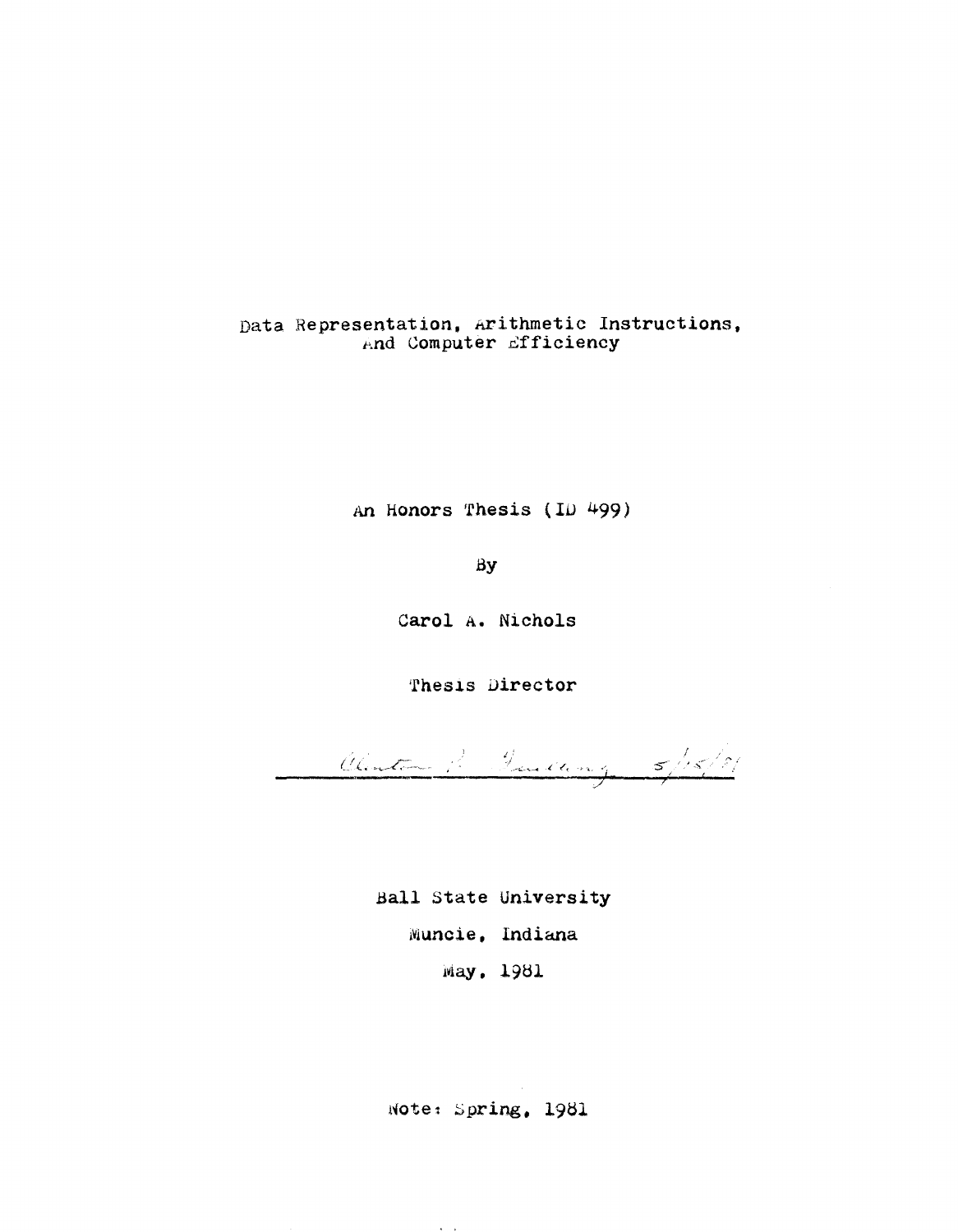

### TABLE OF CONTENTS

**Contractor**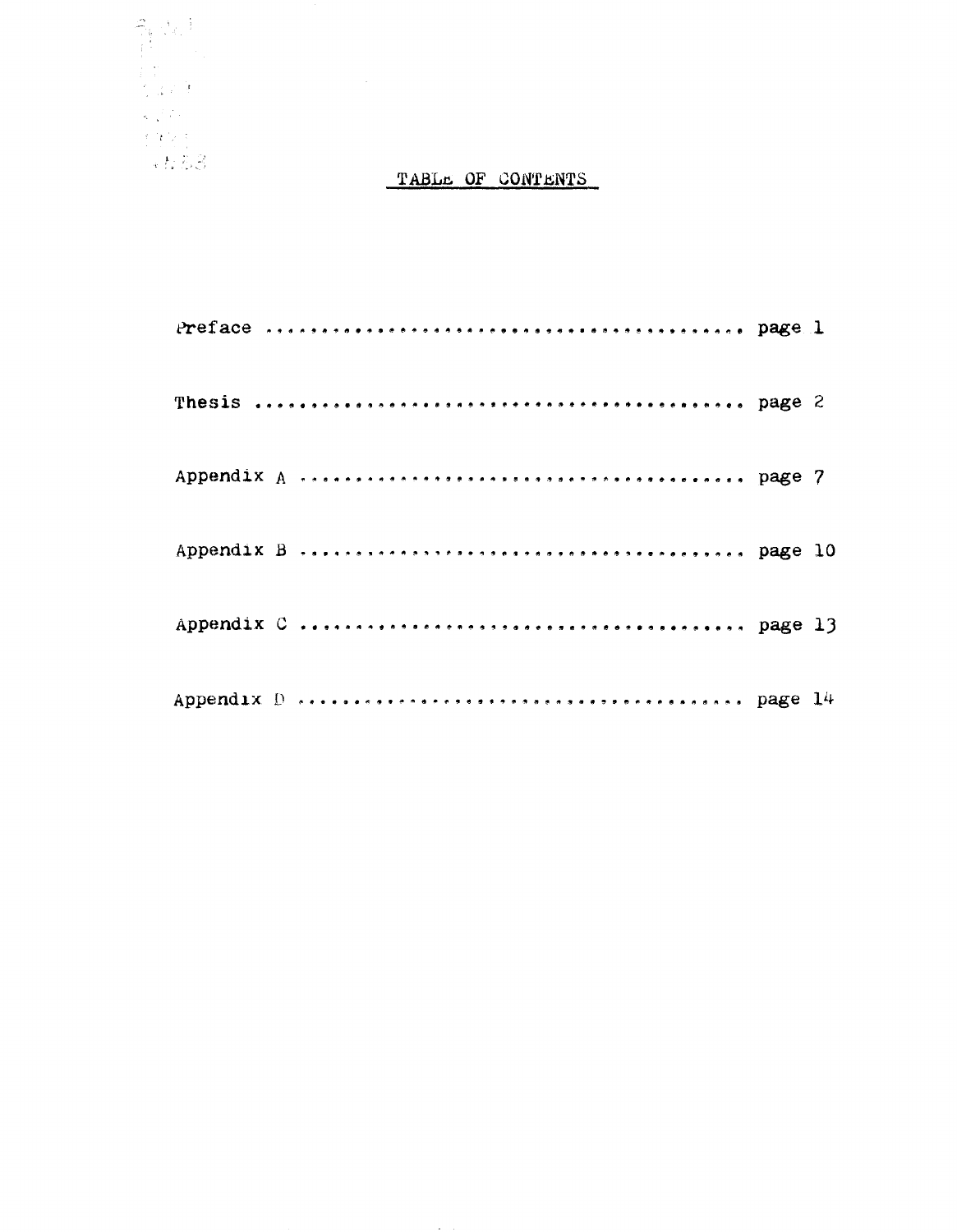#### **PREFACE**

In order that those wlth limited knowledge of data processing can comprehend the following research and understand its impact. it is necessary to begin with explanations of the terms unfamiliar to the reader. The purpose of this research is to determine which representatlon of numeric data 1n the computer causes the arithmetic operations of addition, subtraction, multiplication, and division to be executed the most efficiently. Numerlc data, or numbers, can be represented inside the computer in several different ways. In the COBOL language, there is a USAGE clause in which one can specify the type of representation to be used.

One possibility is to have a USAGE IS DISPLAY clause for a numerlc data item WhlCh causes the internal representation to be the standard character form of the number. A clause of USAGL IS COMPUTATIONAL (or COMP) defines another type of representation. In COBOL, the COMP data type causes the number to be in its equivalent binary integer form. The binary number system is based on powers of two and uses only the digits  $0$  and  $1$ . A number represented in COM?, or binary integer, does not have to' be an integer however; it is possible to have a decimal represented as COMP data by using an implied decimal  $point.$  SUMPUTATIONAL-3 (or  $COMP-3$ ) data is the last of the data types to be considered in this study. A packed decimal number is the same as a  $COMP-3$ data item. When a decimal number is "packed" into a packed decimal number, two digits are stored into one byte (a unit of computer storage) except for the last byte which contains one digit in the left half of the byte and a letter code in the right half indicating the sign of the number.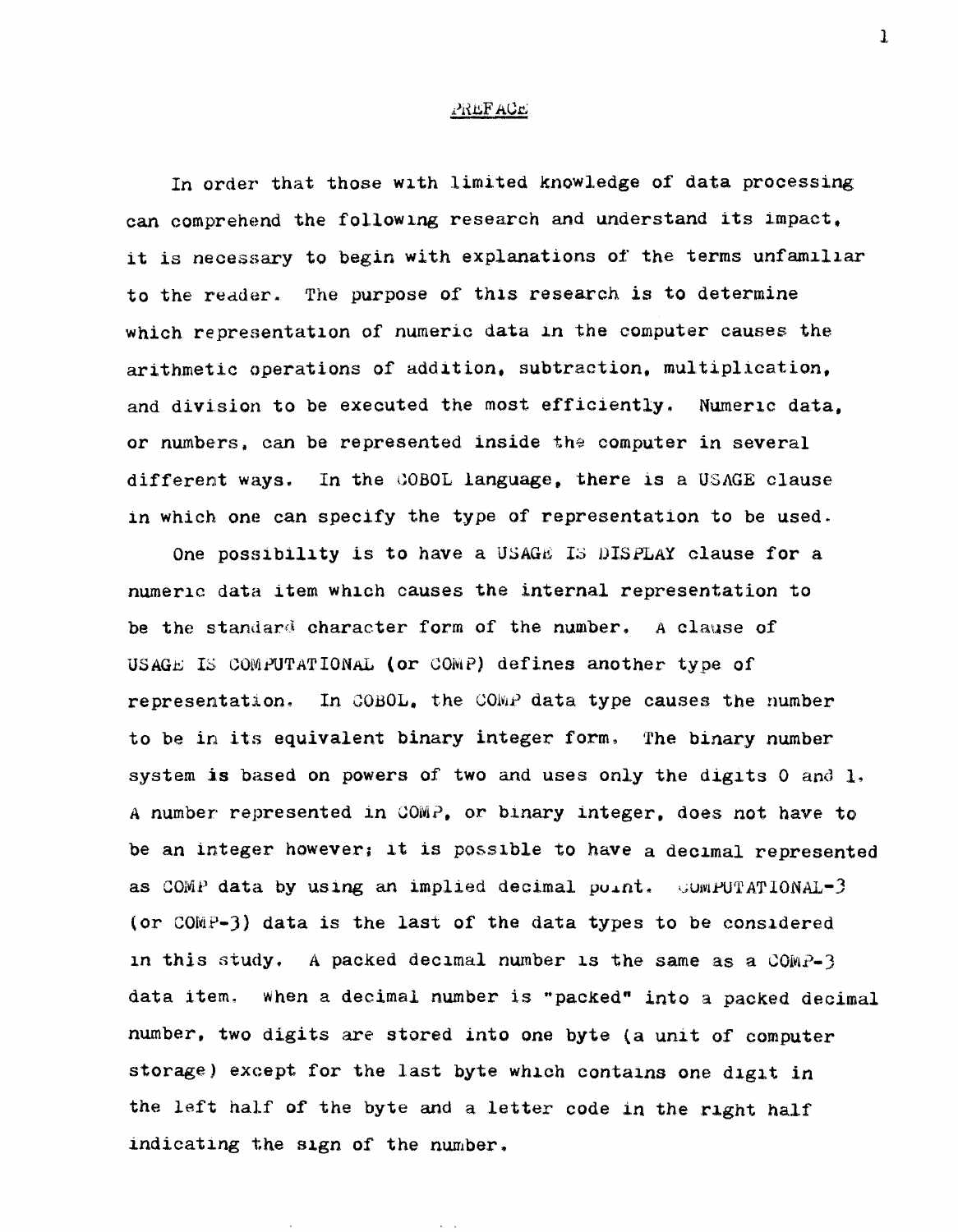#### Data Representation, Arithmetic Instructions, and Computer Efficiency

In data processing, emphasis is placed upon writing programs that are efficient in the use of various computer resources. especially time. The desirability of reducing the amount of time taken to execute a program cannot be argued against; the old adage that "time is money" certainly applies to the computer world. It is often difficult, however, to find a way to cause a program to run faster. In Digital's TOPS-10/TOPS-20 COBOL-74 Language Manual, it is recommended that "programming standards should insist on using the correct data types for certain operations." Before establishing these programming standards it must be known what data type to use for what operation.

The research under consideration is designed to match up appropriate data types and the normal arithmetic operations of addition, subtraction, multiplication, and division; the data types used are character, binary integer, and packed decimal representations. A DEC-10 computer with TOPS-10 operating system and FORTRAN and COBOL languages were used in this investigation.

To begin this research it was decided to use FORTRAN programs to generate 200 random numbers to be used as input data. These one hundred pairs of numbers were added, subtracted, multiplied, and divided in a COBOL program, referred to as the test program.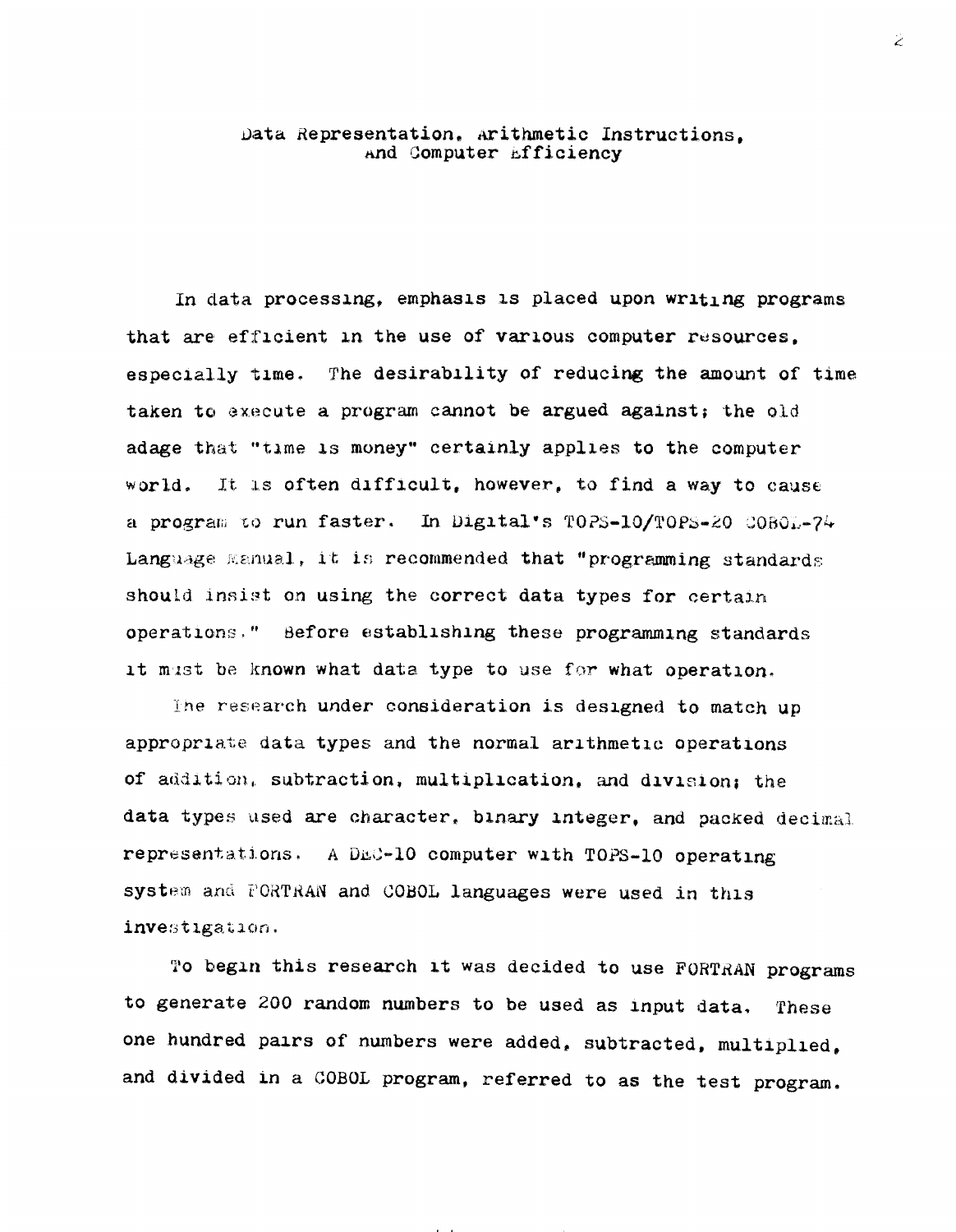It was determined that the test program should be executed twenty-five times for each of the three data representations in order to get statistically accurate results. (See Appendix A for copies of the programs mentioned.)

In order to obtain the time elapsed during each of the four operations for each of the data types, the test program was executed under the control of COBDDT, a dynamic debugging utility program. COBDDT has a histogram feature which sets up a table in which various statistics about program behavior are recorded. The only statistic interesting to this study was the CPU {Central Processing Unit) time taken for each of the COBOL paragraphs in which addition, subtraction, multiplication, or division was performed. (See Appendix C for a sample histogram table.)

 $P$ rior to obtalning aby histogram results, the translation of COBOL statements into machine language statements for each of the three data types was examined. (See Appendix  $D$  for machine language code for each case.) It was found that for performing arithmetic on two numbers in character form, it is necessary to generate five statements in machine language code. The first two instructions in this case cause the numbers to become packed decimal numbers. In the next instruction, the packed decimal equivalents of the DISPLAY numbers are added. subtracted, multiplied, and divided, depending on the operation specified. The last two instructions cause the result of the appropriate operation to be unpacked so that it is once again in character form and then it is stored in the proper memory cell.

When dealing with two binary integer ( $COMP$ ) numbers, the numbers do not have to be packed since the computer is capable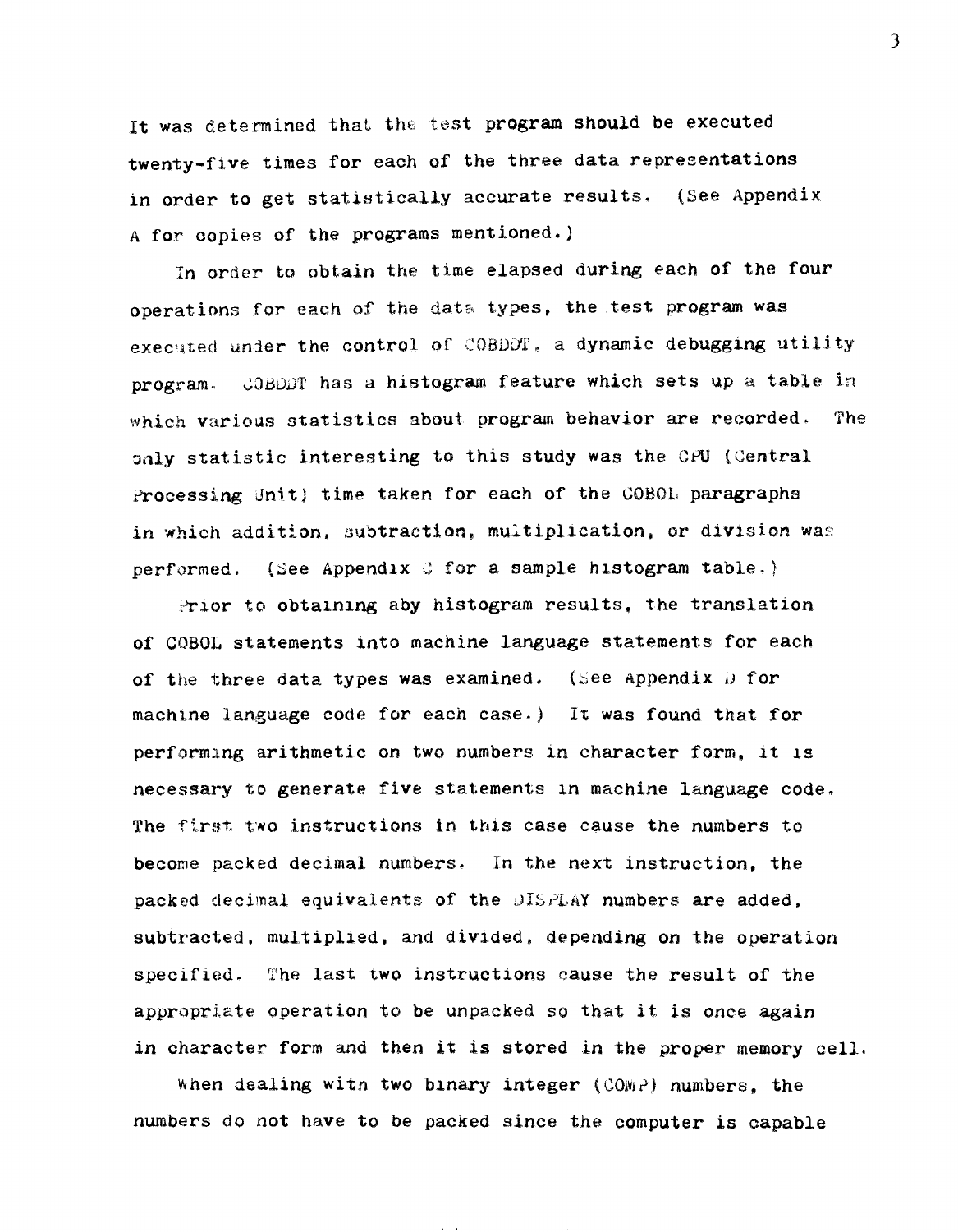of binary arithmetic; this results in fewer machine language instructions being generated. For arithmetic to take place with two binary numbers, only three machine language instructions are needed. The first instruction moves the first operand to one of the registers of the computer. Next, the correct operation is performed on the two numbers. Finally the result of the arithmetic, which is located in the register, is stored in the appropriate location in memory.

Performing packed decimal arithmetic requires only two machine language statements. Since both numbers are already in packed ecimal form, it is not necessary to change their form. as with DISPLAY numbers. or to move one of the numbers to a register, as in binary arithmetic. The COMP-3 numbers have arithmetic performed on them in the first instruction. In the second machine language instruction, the result of the operation must be stored in the specified memory cell.

Because packed decimal arithmetic requires fewer machine language instructions, one can suppose that arithmetic using packed decimal numbers would be the fastest and most efficient to perform. However, research findings indicate that this is true in only one case.

For addition of two numbers, the lowest average time, in seconds. for one hundred additions was associated with COMP-3 (packed decimal) uata: the average time was  $0.33252$ . An average time of 0.33304 seconds for binary integer data was extremely close to the time for COMP-3 data and, therefore, the difference can be considered insignificant. For DISPLAY data, an average time of 0.35764 was slower than for the other types of data.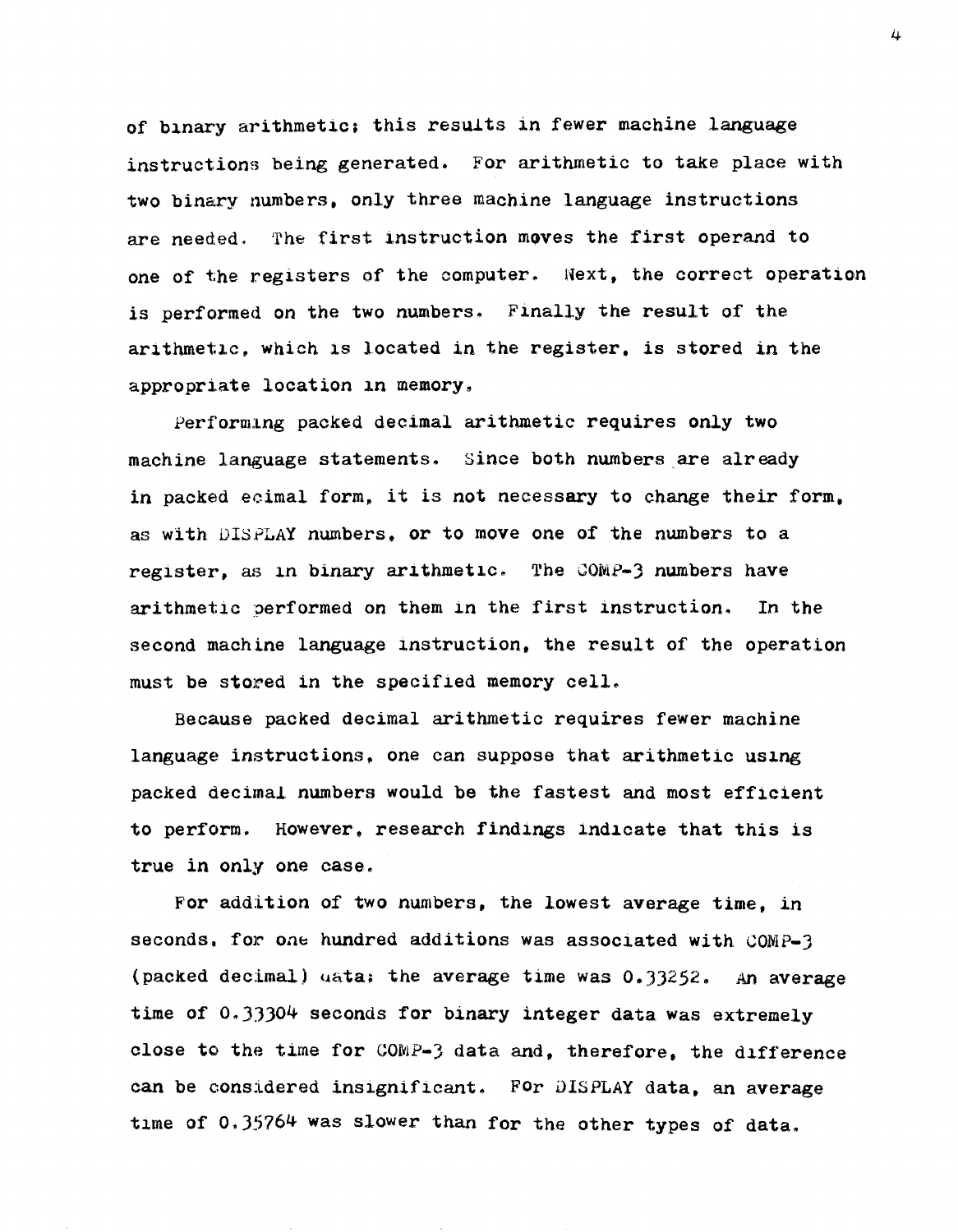when subtracting two numbers, a binary integer representation provided the fastest average time of  $0.41872$  seconds for one hundred subtractions. An average time of 0.47136 seconds was recorded for the use of pacKed decimal data, the second fastest time. Once again, data in character form was the slowest of the three with an average time, in seconds, of  $0.4924$ .

In the case of multiplication of one hundred pairs of numbers, COMP (binary integer) data again proved to have the quickest average time, in seconds, of  $0.4338$ . DISPLAY data representation yielded the next fastest average time of  $0.47656$  seconds. bettering the average time of  $0.46708$  seconds when using  $COMP-3$  data.

Division of two numbers produced the same ranking of data types as did subtraction. For COMP data, an average time of 0.3956 seconds for one hundred divisions was calculated, the lowest average time of the three representations. Packed decimal data was ranked next in terms of efficiency, with an average time of  $0.4268$ . As expected, data in character form gave the slowest average time of 0.4)076 seconds.

Overall, when comparing average times for each of the operatlons and data types, lt can be observed that numbers represented in binary integer ( $\text{COMP}$ ) form allow arithmetic. operations to be performed the most efficiently and quickly. Because COMP data was shown to be faster than packed decimal data, as was originally expected to be the fastest, one may hypothesize as to why the results came out as they did. (See Appendix  $B$  for a summary of results.)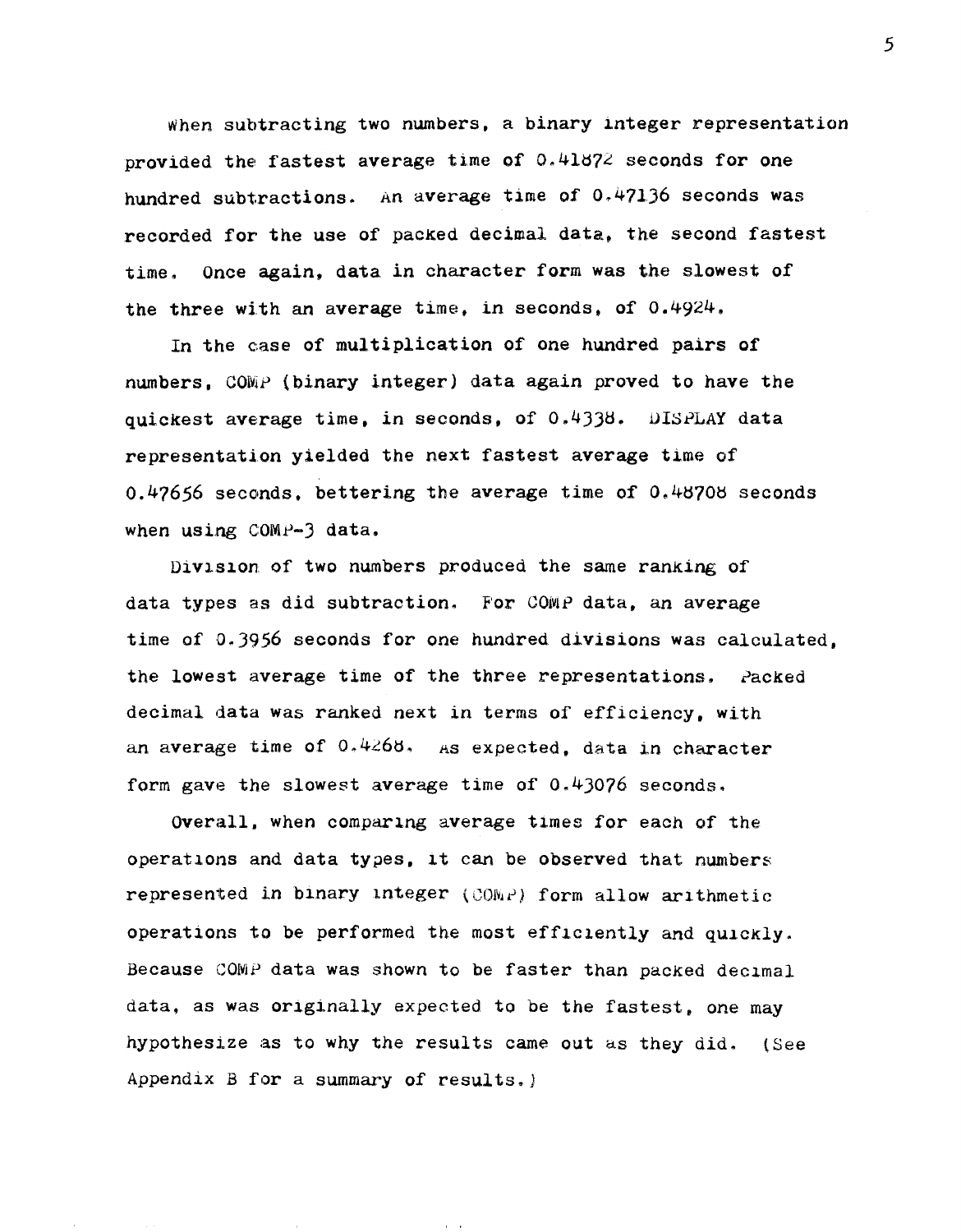To justify the results of this study, one might assume that, in a DEC-10 computer, the loading to a register and storing from a register of a binary integer is performed faster than when simply moving a packed decimal number from one location in memory to another. Also, it might be that binary integer arithmetic in a DEC-10 computer takes place in less time than packed decimal arithmetic. These explanations are probably the most feasible ones as to why arithmetic carried out with COMP (binary integer) data representation is performed more quickly, for the most part, than either packed decimal (COMP-3) or character (DISPLAY) arithmetic. To prove these assumptions. however, requires more research into the operation of a DEC-10 computer, which is beyond the scope of this research.

In con clusion, this research has found that for COBOL programs with numerous arithmetic calculation, binary integer or COMP representation should be used to reduce the amount of time taken for execution of the program. The reader should keep in mind that this research and its findings are very much machine and language dependent. Similar results may or may not be obtained when executing the same or similar research programs on other computers and/or in other languages.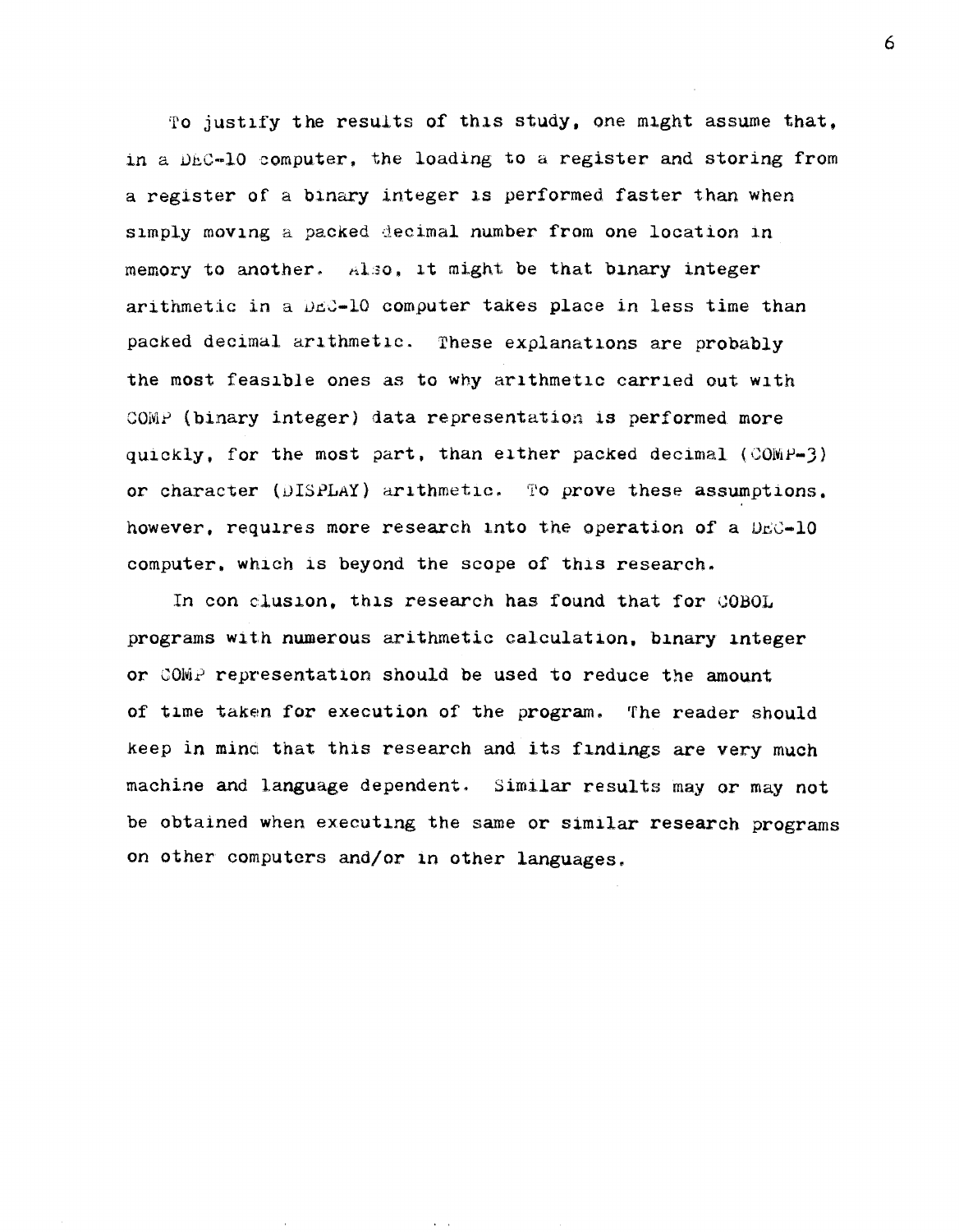| 00100                | IDENTIFICATION DIVISION.   |                                                                             |  |
|----------------------|----------------------------|-----------------------------------------------------------------------------|--|
| 00200                | PROGRAM-ID.                | DATAREF.                                                                    |  |
| 00300                | AUTHOR.                    | CAROL A NICHOLS.                                                            |  |
| 00400                |                            |                                                                             |  |
| 00500                | ENVIRONMENT DIVISION.      |                                                                             |  |
| 00600                | CONFIGURATION SECTION.     |                                                                             |  |
| 00700                | SOURCE-COMPUTER.           | Not<br>DECSYSTEM-10.                                                        |  |
| 00800                | OBJECT-COMPUTER.           | dat<br>are<br>DECSYSTEM-10.                                                 |  |
| 00900                |                            | $\sigma$<br>ω                                                               |  |
| 01000                | INPUT-OUTPUT SECTION.      | O                                                                           |  |
| 01100                | FILE-CONTROL.              |                                                                             |  |
| 01200                |                            | ad A <sub>1</sub><br>hanged<br>.<br>The<br>SELECT INPUT-FILE ASSIGN TO DSK. |  |
|                      |                            |                                                                             |  |
| 01300                |                            | mder<br>marked                                                              |  |
| 01400                | DATA DIVISION.             | according                                                                   |  |
| 01500                | FILE SECTION.              |                                                                             |  |
| 01600                | INPUT-FILE<br>FD.          |                                                                             |  |
| 01700                |                            | RECORDING MODE IS ASCII                                                     |  |
| 01800                |                            | LABEL RECORDS ARE STANDARD                                                  |  |
| 01900                |                            | USAGE<br>VALUE OF ID IS 'DATREPDAT'                                         |  |
| 02000                |                            | nvestlgation<br>RECORD CONTAINS 20 CHARACTERS<br>$\rightarrow$              |  |
| 02100                |                            | claus<br>$\ddot{\mathbf{O}}$<br>DATA RECORD IS INPUT-REC.                   |  |
| 02200                | INPUT-REC<br>01            | PIC X(20).                                                                  |  |
| 02300                |                            | the                                                                         |  |
| 02400                | WORKING-STORAGE SECTION.   | $\pmb{\circ}$                                                               |  |
| 02500                | EOF-SWITCH<br>-77.         | w<br>PIC X(3).                                                              |  |
| 02600                | 88 EOF                     | VALUE 'YES'.                                                                |  |
| 02700                | <b>WS-RESULT</b><br>-77 -  | USAGE IS DISPLAY, COMP, COMP-3.<br>$PIC = 9(12)UP(4)$                       |  |
| 02800                |                            |                                                                             |  |
| $02900 -$            | $IN-REC$ .<br>-01          |                                                                             |  |
| 03000                | 05<br>IN-ONE               | USAGE IS DISPLAY, COMP, COMP-3,<br>FIC 9(6)VI9(4)                           |  |
| 03100                | IN-TWO<br>05               | USAGE IS DISPLAY, COMP, COMP-3.<br>PIC 9(6)V9(4)                            |  |
| 03200                |                            |                                                                             |  |
| 03300                | IN-RECORD.<br>01           |                                                                             |  |
|                      | INR-ONE<br>05 <sub>1</sub> | $PIC = 9(6)U9(4)$ .                                                         |  |
| 03400                |                            | $PIC 9(6)09(4)$ .                                                           |  |
| 03500                | 05<br>INR-TWO              |                                                                             |  |
| 03600                |                            |                                                                             |  |
| 03700                | PROCEDURE DIVISION.        |                                                                             |  |
| 03800                |                            |                                                                             |  |
| 03900                | MAIN-RTN.                  |                                                                             |  |
| 04000                | OPEN INPUT                 | INPUT-FILE.                                                                 |  |
| 04100                |                            | MOVE 'NO' TO EOF-SWITCH.                                                    |  |
| 204200               |                            | PERFORM READ-RTN THRU READ-RTN-EXIT.                                        |  |
| ਾਰੂ 04300            |                            | PERFORM CONTROL-RTN THRU CONTROL-RTN-EXIT                                   |  |
| $\frac{8}{10}$ 04400 |                            | UNTIL EOF.                                                                  |  |
|                      | CLOSE                      | INPUT-FILE.                                                                 |  |
| $\times 04600$       | STOP RUN.                  |                                                                             |  |
| $\ge 04700$          |                            |                                                                             |  |
|                      |                            |                                                                             |  |

ł,

Test Program For Gathering Histogram Data

 $\Lambda$ 

 $\overline{\phantom{0}}$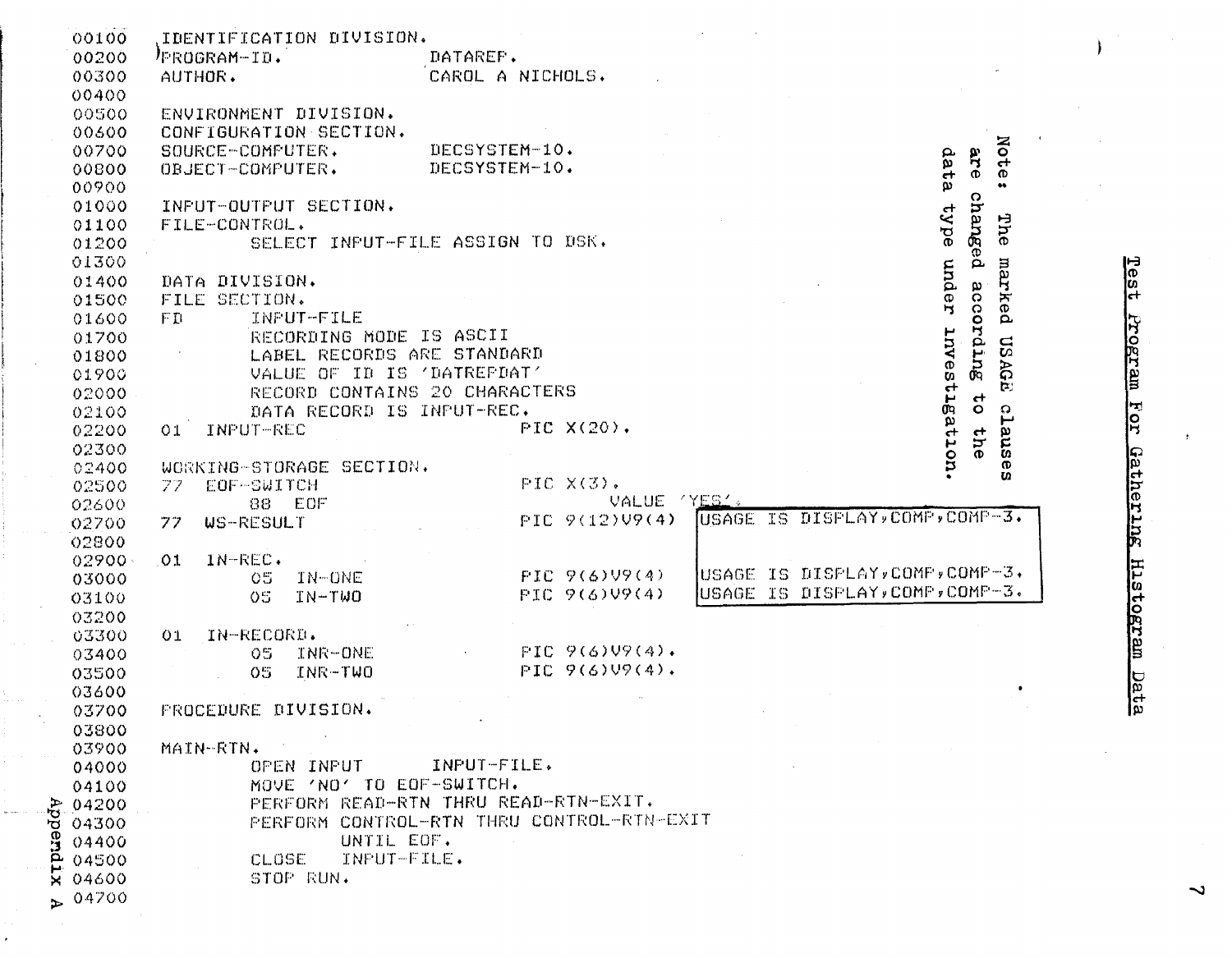|                                                                                        | <u>Test</u>                               | Program                          | For                                       | Gathering                                          | Histogram<br><u>Data</u>                                            |
|----------------------------------------------------------------------------------------|-------------------------------------------|----------------------------------|-------------------------------------------|----------------------------------------------------|---------------------------------------------------------------------|
|                                                                                        |                                           |                                  |                                           |                                                    | (continued)                                                         |
|                                                                                        |                                           |                                  |                                           |                                                    |                                                                     |
|                                                                                        |                                           |                                  |                                           |                                                    |                                                                     |
|                                                                                        |                                           |                                  |                                           |                                                    |                                                                     |
|                                                                                        |                                           |                                  |                                           |                                                    |                                                                     |
|                                                                                        |                                           |                                  |                                           |                                                    |                                                                     |
|                                                                                        |                                           |                                  |                                           |                                                    |                                                                     |
|                                                                                        |                                           |                                  |                                           |                                                    |                                                                     |
|                                                                                        |                                           |                                  |                                           |                                                    |                                                                     |
|                                                                                        |                                           |                                  |                                           |                                                    |                                                                     |
|                                                                                        |                                           |                                  |                                           |                                                    |                                                                     |
|                                                                                        |                                           |                                  |                                           |                                                    |                                                                     |
|                                                                                        |                                           |                                  |                                           |                                                    |                                                                     |
|                                                                                        |                                           | ROM IN-TWO GIVING WS-RESULT      |                                           |                                                    |                                                                     |
| MULTIPLY-RIN THRU MULTIPLY-RIN-EXI<br>SUBTRACT-RTN-EXI                                 |                                           |                                  | WS-RESUL'                                 |                                                    |                                                                     |
|                                                                                        |                                           |                                  |                                           |                                                    |                                                                     |
| DIVIDE-RTN THRU DIVIDE-RTN-EXIT.<br>THRU READ-RIN-EXIT.                                |                                           |                                  |                                           | GIUSBES-RES-FRESHLI                                | EOF-SWITCH                                                          |
| ADD-RTN-EXIT                                                                           | WS-RESULT                                 |                                  | <b>GIVING</b>                             |                                                    |                                                                     |
|                                                                                        |                                           |                                  |                                           |                                                    | NTO IN-RECORD<br>$\frac{1}{2}$                                      |
|                                                                                        |                                           |                                  |                                           |                                                    |                                                                     |
| THRU                                                                                   |                                           |                                  |                                           |                                                    | <b>VYES'</b>                                                        |
|                                                                                        | GIUING                                    |                                  | IN-TWO                                    | IN-TWO                                             | INR-ONE TO IN-ONE.<br>INR-TWO TO IN-TWO.                            |
| <b>HRU</b><br>SUBTRACT-RTN                                                             |                                           |                                  | ≻                                         |                                                    | UT-FILE INTE<br>AT END MOVE                                         |
| $\overline{\phantom{0}}$                                                               |                                           | Ē.                               | $\mathbf{r}$                              | ŘΧ                                                 |                                                                     |
|                                                                                        | DAI-TAT                                   |                                  |                                           |                                                    |                                                                     |
| READ-RTN<br>ADD-RTN                                                                    |                                           | <b>TN-ONE</b><br>$\bullet$       | IN-ONE                                    |                                                    |                                                                     |
|                                                                                        | IN-DNE                                    |                                  |                                           | DIVIDE IN-ONE                                      | INPUT-FILE                                                          |
| PERFORM<br>PERFORM<br>PERFORM<br>PERFORM<br>PERFORM<br>CONTROL-RTN-EXI                 | ۰                                         | SUBTRACT-RTN-EXIT<br>SUBTRACT    | MULTIPLY-RTN-EXIT<br><b>MULTIFLY</b>      | DIVIDE-RTN-EXIT                                    |                                                                     |
| EXIT.                                                                                  | EXIT.                                     | EXIT.                            | EXIT.                                     | EXIT.                                              | READ<br>EXIT.<br>MOVE<br>MOVE                                       |
| CONTROL-RTN.                                                                           | ADD-RTN-EXIT.<br>ADD                      | SUBTRACT-RTN.                    | MULTIPLY-RTN.                             | DIVIDE-RTN.                                        | READ-RTN-EXIT                                                       |
|                                                                                        |                                           |                                  |                                           |                                                    | READ-RIN.                                                           |
|                                                                                        | ADD-RTN                                   |                                  |                                           |                                                    |                                                                     |
|                                                                                        |                                           |                                  |                                           |                                                    |                                                                     |
|                                                                                        |                                           |                                  |                                           |                                                    |                                                                     |
| つうへきり<br>04800<br>04900<br>05600<br>05000<br>05100<br>05200<br>05300<br>05400<br>05500 | 05700<br>05800<br>05900<br>06100<br>06000 | 03200<br>03300<br>06400<br>06500 | 06600<br>06700<br>06800<br>06900<br>07000 | 07100<br>07500<br>07200<br>07300<br>07400<br>07600 | 07700<br>08300<br>07800<br>07900<br>08000<br>08100<br>08200<br>8400 |
|                                                                                        |                                           |                                  |                                           |                                                    | 0                                                                   |

Appendix A

 $\beta$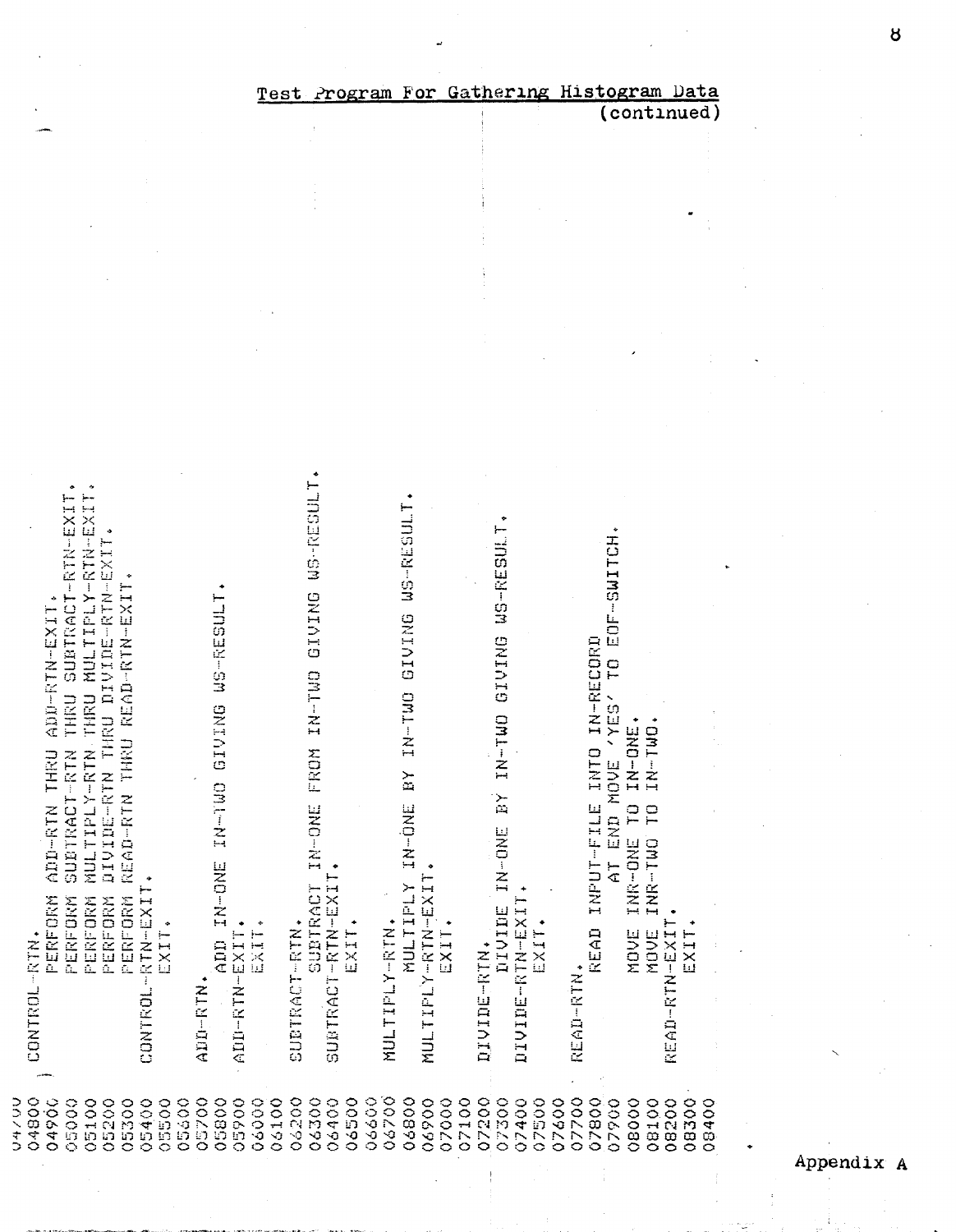| 00100<br>00200<br>00300<br>00400<br>00500<br>00600<br>00700<br>00800<br>00900 |                   | SUBROUTINE RANDOM (X)<br>$MO\overline{\mathbb{D}}$<br>INTEGER<br>REAL FLOAT<br>INTEGER A, MULT, BASE<br>DATA A/19727/, MULT/25211/, BASE/32758/<br>$A = MOD(MULTXA, 32768)$<br>FLOAT(A) / FLOAT(BASE)<br>$X =$<br>number<br><b>RETURN</b><br>END | the<br><br>$\Xi$<br>æ<br>m<br>$\sigma$<br>IJ |
|-------------------------------------------------------------------------------|-------------------|--------------------------------------------------------------------------------------------------------------------------------------------------------------------------------------------------------------------------------------------------|----------------------------------------------|
|                                                                               | <b>GENDAT.FOR</b> |                                                                                                                                                                                                                                                  | g<br>Ű9                                      |
| 00100                                                                         |                   | mrof<br>INTEGER I, N, IN1, IN2                                                                                                                                                                                                                   | qumu                                         |
| 00200                                                                         |                   | REAL RANDOM, N1, N2                                                                                                                                                                                                                              | Ф<br>o                                       |
| 00300                                                                         |                   |                                                                                                                                                                                                                                                  | H<br>$\mathbf{H}$<br>w                       |
| 00400                                                                         |                   | D0 100 I<br>$= 1,100$                                                                                                                                                                                                                            | $\circ$                                      |
| 00500                                                                         |                   | CALL RANDOM(N1)                                                                                                                                                                                                                                  | and<br>$\mathbf{f}$<br>O                     |
| 00600                                                                         |                   | CALL RANDOM(N2)                                                                                                                                                                                                                                  |                                              |
| 00700                                                                         |                   | 10**? * N1<br>IN1<br>$\mathfrak{m}$                                                                                                                                                                                                              | $\circ$<br>conver                            |
| 00800                                                                         |                   | 10**9 * N2<br>$IN2 =$                                                                                                                                                                                                                            | $\mathbf{\Omega}$                            |
| 00900                                                                         |                   | $(1,5)$ IN1, IN2<br>WRITE                                                                                                                                                                                                                        |                                              |
| 01000                                                                         | 5                 | FORMAT (I10, I10)                                                                                                                                                                                                                                | $\mathbf{t}$                                 |
| 01100                                                                         | 100               | CONTINUE                                                                                                                                                                                                                                         | 666666<br><b>SC</b>                          |
| 01200                                                                         |                   | READ $(5,10,00) = 25$ ) N                                                                                                                                                                                                                        | $\overline{\delta}$                          |
| 01300<br>01400                                                                | 10<br>25          | FORMAT(I2)<br>END FILE1                                                                                                                                                                                                                          | them                                         |
| 01500                                                                         |                   | STOP                                                                                                                                                                                                                                             |                                              |
| 01600                                                                         |                   | END                                                                                                                                                                                                                                              | trol<br>Ę                                    |
|                                                                               |                   |                                                                                                                                                                                                                                                  | $\sigma$                                     |

 $\ddot{\Phi}$ 

 $\bar{\lambda}$ 

Ì

Note: The subroutine RANDOM generates random numbers in m decimal to whole program GuNDAT takes

 $\bar{r}$ 

 $\mathbf{A}$ 

 $\infty$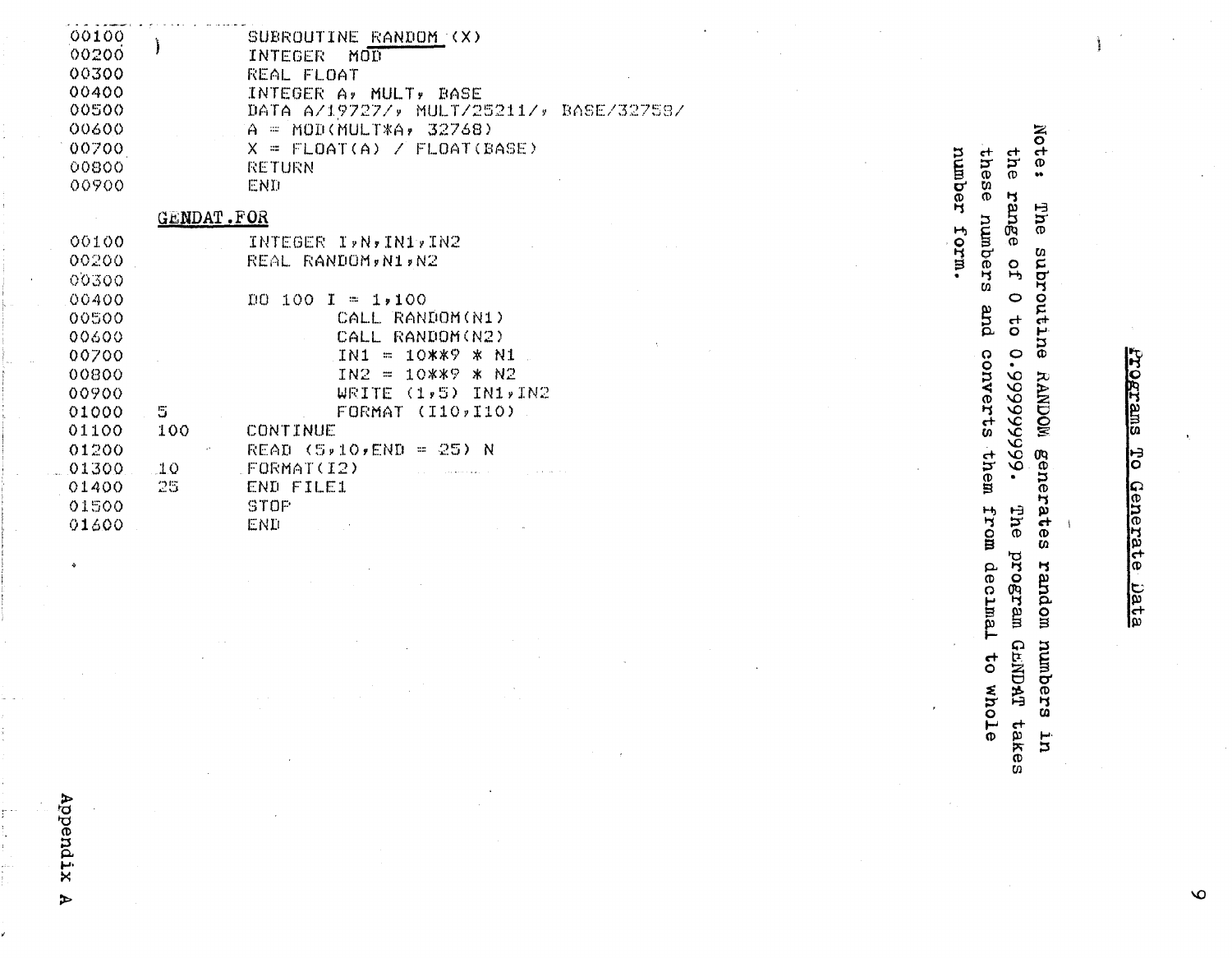# DATA FOR DISPLAY<br>(Character)

|                  | Addition    |        | Subtraction Multiplication | Division |
|------------------|-------------|--------|----------------------------|----------|
| $\mathbf{1}$     | .359        | .482   | .506                       | . 499    |
| $\ddot{z}$       | .436        | .473   | .480                       | .502     |
| $\mathfrak{Z}$   | .363        | .637   | 546ء                       | .429     |
| 4                | .336        | .473   | .452                       | .428     |
| 5                | $-32.3$     | .502   | .496                       | .420     |
| 6                | .337        | .471   | .451                       | .429     |
| $\boldsymbol{7}$ | $\sim 0.23$ | .474   | .452                       | .427     |
| Ⴘ                | .973        | .501   | .450                       | ,428     |
| 9                | .935        | .503   | .453                       | .419     |
| 10               | 1991        | .504   | .496                       | .421     |
| 11               | .337        | .500   | .495                       | .420     |
| 12               | .336        | .473   | ,497                       | .418     |
| 13               | $-373$      | .470   | .452                       | ,422     |
| 14               | .371        | .476   | .496                       | .428     |
| 15               | .333        | .502   | .497                       | .429     |
| 16               | -334        | .501   | .495                       | .430     |
| 17               | .197        | .501   | .452                       | .426     |
| 18               | .371        | .503   | .453                       | ,427     |
| 19               | .336        | .504   | .451                       | .420     |
| 20               | - 72        | .502   | .452                       | .428     |
| 21               | .935        | .471   | .496                       | .421     |
| 22               | .373        | .471   | .450                       | .426     |
| 23               | .921        | .472   | .454                       | .420     |
| 24               | .773        | .470   | .498                       | .428     |
| 25               | $-36$       | .474   | .494.                      | .424     |
| Sum              | 8.941       | 12.31  | 11.914                     | 10.769   |
| $\bar{x}$        | 0.35764     | 0.4724 | 0.47656                    | 0.43076  |

**Contract** 

Appendix B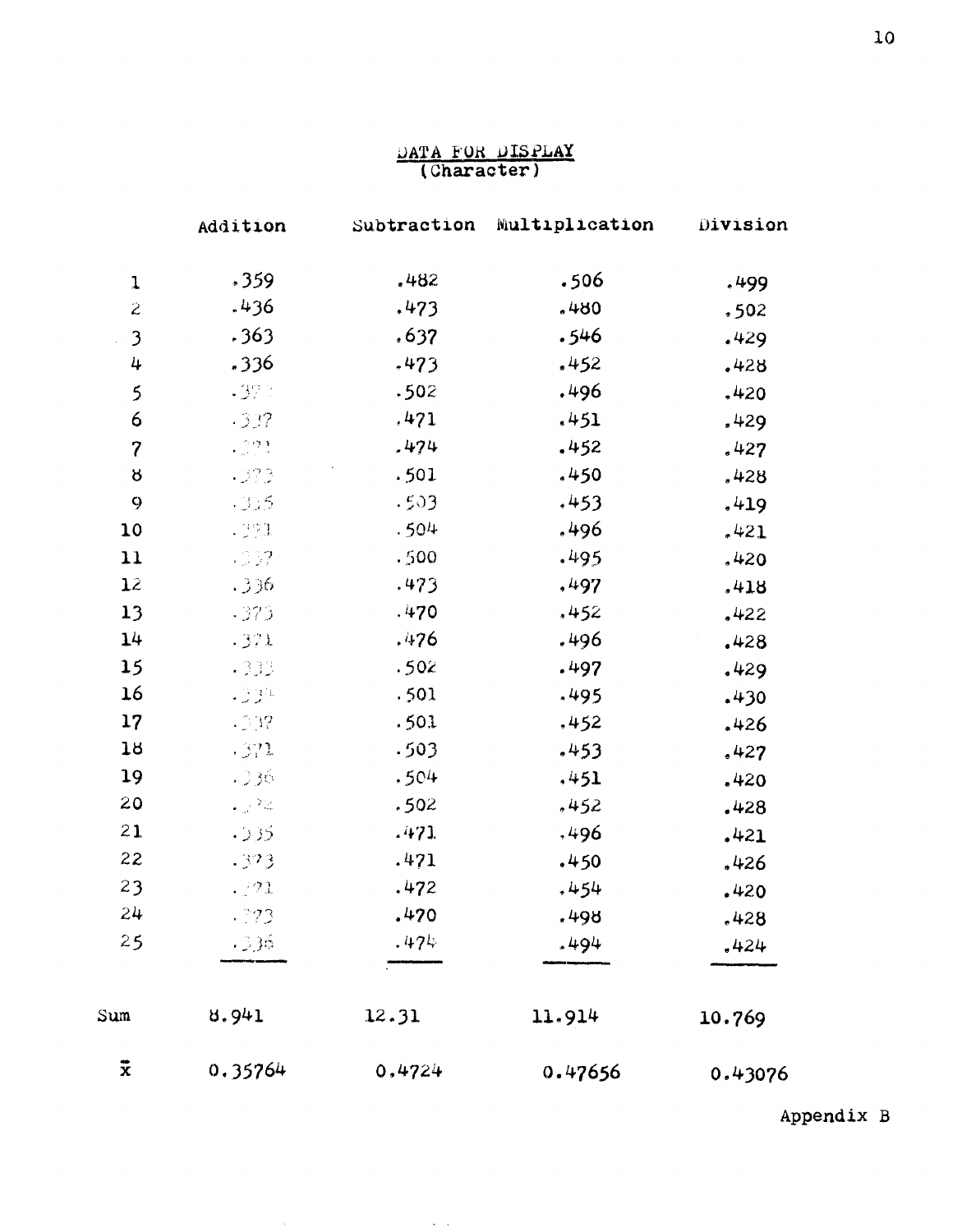# $\frac{\text{DATA FOR COMPUTATIONAL}}{\text{(Binary Integer)}}$

|                  | Addition                                                                  | Subtraction | Multiplication | Division |
|------------------|---------------------------------------------------------------------------|-------------|----------------|----------|
| $\mathbf{1}$     | .311                                                                      | .385        | .475           | .413     |
| $\mathbf{z}$     | .254                                                                      | .413        | .486           | .371     |
| 3                | .258                                                                      | .457        | .473           | .421     |
| 4                | .293                                                                      | .430        | .440           | .396     |
| 5                | $-359$                                                                    | .464        | .516           | .477     |
| 6                | - 359                                                                     | .358        | ,470           | .369     |
| $\boldsymbol{7}$ | .906                                                                      | ,471        | .484           | .401     |
| 8                | .371                                                                      | .431        | .471           | .363     |
| 9                | -308                                                                      | .449        | .369           | .409     |
| 10               | .327                                                                      | .370        | ,462           | .348     |
| 11               | . J60                                                                     | .477        | .473           | وملله    |
| 12               | $\mathcal{L}^{\text{L}}_{\text{c}}$ , $\mathcal{L}^{\text{L}}_{\text{c}}$ | .397        | .345           | .404     |
| 13               | .272                                                                      | .452        | .509           | .411     |
| 14               | 見立て                                                                       | .332        | ,385           | .371     |
| 15               | .177                                                                      | .391        | .337           | .311     |
| 16               | $-11$                                                                     | .397        | .434           | .442.    |
| 17               | $\mathcal{L} \subset \mathcal{H}$                                         | .406        | .360           | .321     |
| 18               | $\Box$ 0.0                                                                | .465        | .449           | .438     |
| 19               | $\sim 2\times 10^{10}$                                                    | .364        | $-415$         | .444     |
| 20               | $\Box$ and                                                                | .439        | .480           | .339     |
| 21               | .823                                                                      | .514        | .437           | .398     |
| 22               | .333                                                                      | .392        | .320           | .304     |
| 23               | - 38                                                                      | .358        | ,400           | .449     |
| 24               | $-23$                                                                     | .415        | .437           | $-420$   |
| 25               | ・じょう                                                                      | .441        | .418           | .427     |
| Sum              | 8.326                                                                     | 10.468      | 10.845         | 9.89     |
| X                | 0.33304                                                                   | 0.41872     | 0.4338         | 0.3956   |

Appendix B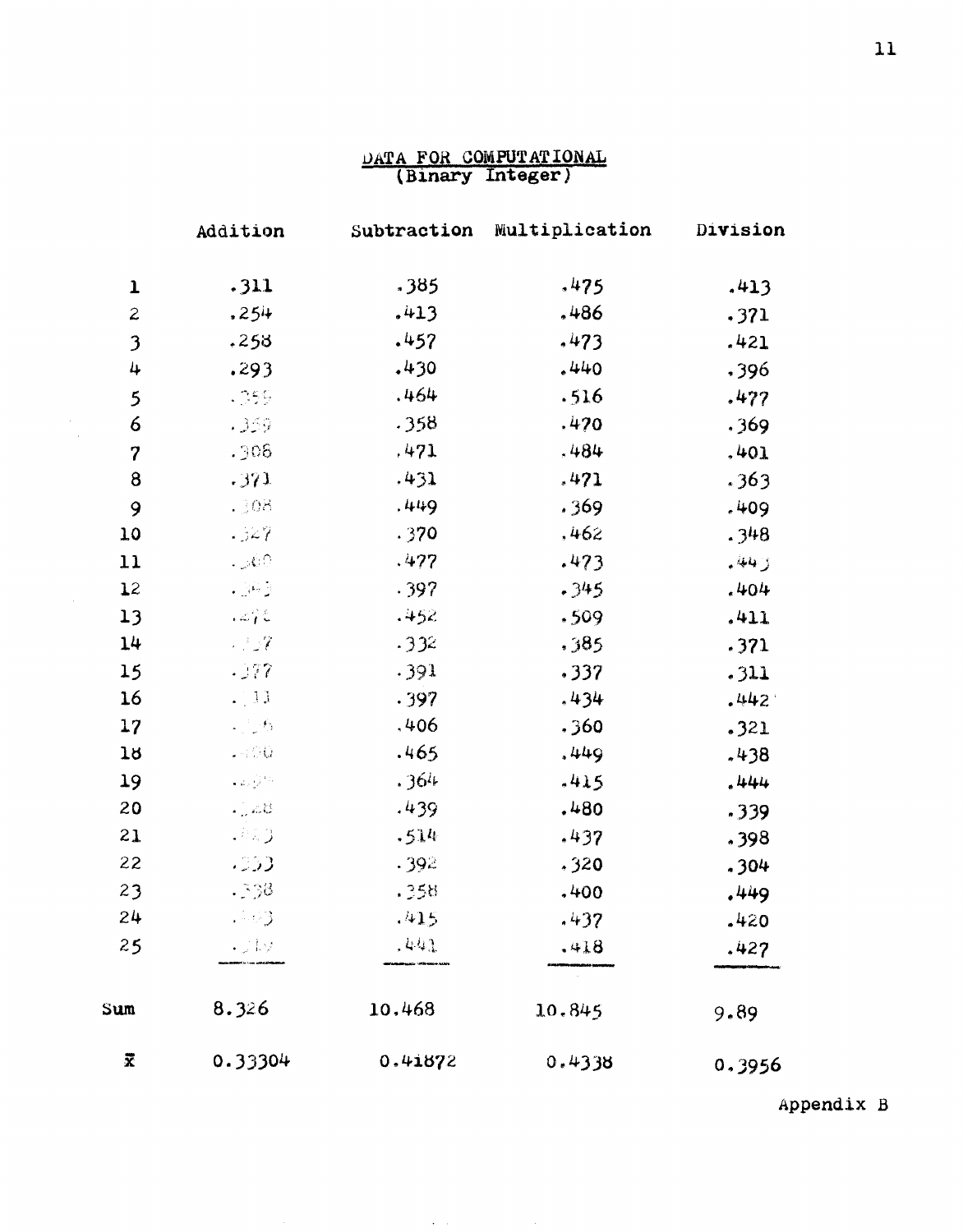### DATA FOR COMPUTATIONAL-3

|                         | Addition                                                                                               | Subtraction | Multiplication | Division |
|-------------------------|--------------------------------------------------------------------------------------------------------|-------------|----------------|----------|
| $\mathbf{I}$            | .333                                                                                                   | .476        | .543           | .353     |
| $\mathbf{z}$            | .321                                                                                                   | $-448$      | .472           | .309     |
| $\overline{\mathbf{3}}$ | .253                                                                                                   | .465        | .471           | .431     |
| 4                       | ,271                                                                                                   | ,441        | .497           | .453     |
| 5                       | .300                                                                                                   | .522        | .501           | .417     |
| 6                       | .366                                                                                                   | .466        | .557           | .477     |
| $\boldsymbol{7}$        | .357                                                                                                   | .471        | .505           | .477     |
| ŏ                       | - 299                                                                                                  | .451        | ,488           | .441     |
| 9                       | . 317                                                                                                  | .497        | ,502           | .376     |
| 10                      | $-13.1$                                                                                                | .502        | .558           | .406     |
| 11                      | .153                                                                                                   | .352        | ,414           | .384     |
| 12                      | .324                                                                                                   | .503        | .458           | .428     |
| 13                      | -272                                                                                                   | $-413$      | .462           | .421     |
| 14                      | $+159$                                                                                                 | .551        | .460           | .506     |
| 15                      | - 156                                                                                                  | .486        | ,489           | ,386     |
| 16                      | . 711                                                                                                  | ,372        | .530           | .490     |
| 17                      | .550                                                                                                   | .463        | .481           | .384     |
| 18                      | $\label{eq:3.1} \begin{array}{c} \mathbb{E}[\mathbb{E}[\mathbf{y}]\mathbb{E}[\mathbf{y}]] \end{array}$ | .430        | .481           | .437     |
| 19                      | .505                                                                                                   | .540        | .445           | .424     |
| 20                      | $.$ ) $60$                                                                                             | .517        | .488           | .401     |
| 21                      | $-33.3$                                                                                                | ,489        | .455           | .466     |
| 22                      | ۇ ئەر .                                                                                                | .437        | , 513          | .466     |
| 23                      | اقاتی را ا                                                                                             | .533        | .470           | .436     |
| 24                      | $\ldots \rightarrow 1$                                                                                 | .527        | .516           | .418     |
| 25                      | . 403                                                                                                  | .432        | .421           | .483     |
| Sum                     | 8.313                                                                                                  | 11.784      | 12.177         | 10.67    |
| $\boldsymbol{\ddot{x}}$ | 0.33252                                                                                                | 0.47136     | 0.48708        | 0.4268   |

**Contract Contract** 

Appendix B

 $\sigma_{\rm{max}}$  and  $\sigma_{\rm{max}}$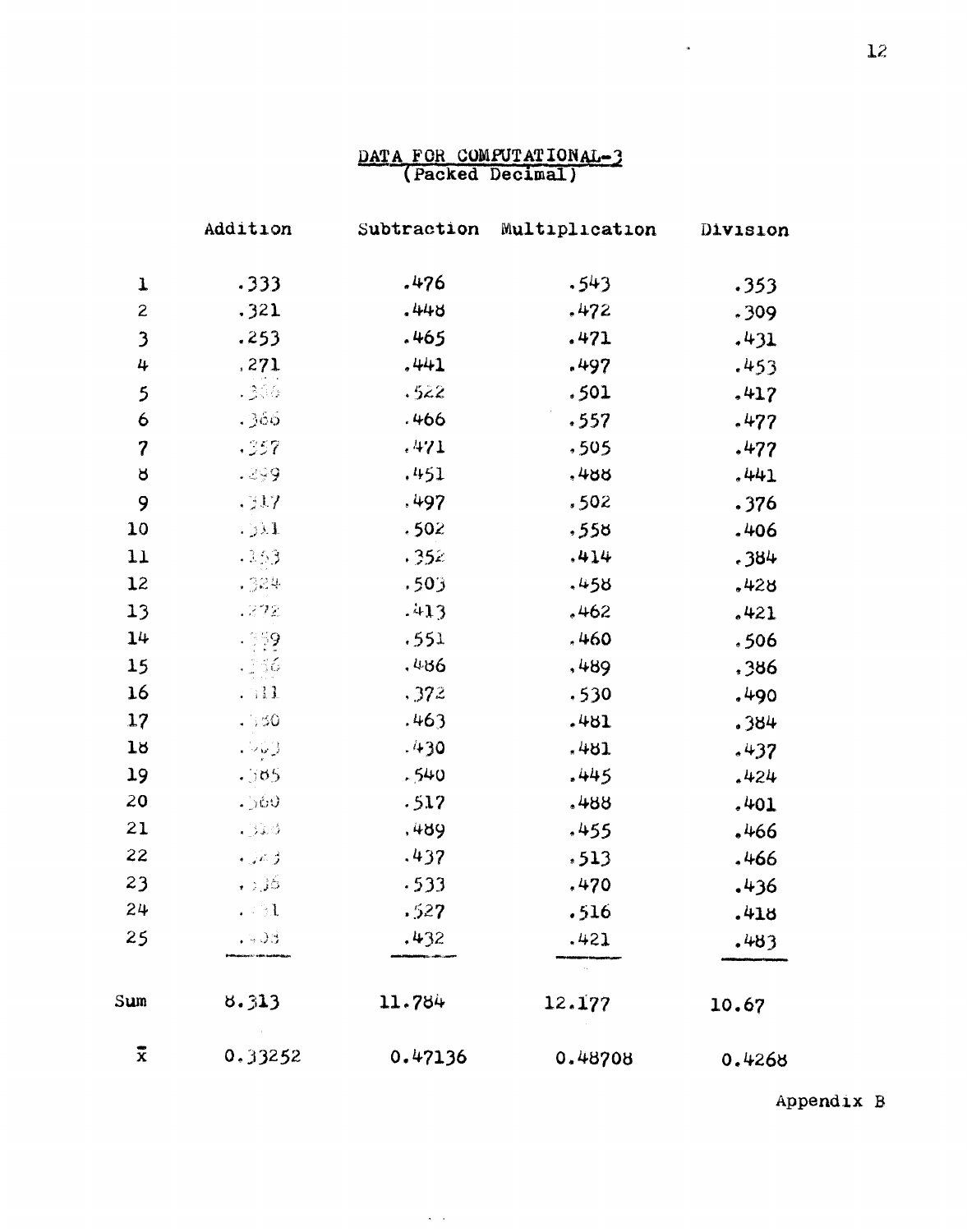| COBDDT | ISTOGRAM FOR DATARE |  |
|--------|---------------------|--|
|        |                     |  |

REPORT:  $\mathbf{1}$ 

| <b>PROCEDURE</b>                 |                 | ENTRIES | <b>CPU</b> | <b>ELAPSED</b> |  |
|----------------------------------|-----------------|---------|------------|----------------|--|
| -GENERATED-SECTION-NAME-         |                 | 0       | 5.562      | 2:05.964       |  |
| MAIN-RTN                         |                 |         | 0.031      | 0.485          |  |
| CONTROL-RTN                      |                 | 100     | 0.636      | 28.863         |  |
| CONTROL-RTN-EXIT                 |                 | 100     | 0.519      | 16.549         |  |
| ADD-RTN-                         |                 | 100     | $0 - 321$  | $2 - 353$      |  |
| AUU-RIN-EXIT                     |                 | 100     | 0.342      | 5,563          |  |
| SUBTRACT-RTN                     |                 | 100     | 0,448      | $-18.236$      |  |
| SUBTRACT-RTN-EXIT                |                 | 100.    | 0.541      | 5.984          |  |
| MULTIPLY-RTN                     |                 | 100     | 0.472      | 11.379         |  |
| MULTIPLY-RTN-EXIT                |                 | 100     | 0.570      | 3.650          |  |
|                                  |                 | 100     | 0.309      | 2,238          |  |
| DIVIDE-RTN                       |                 | 100     | 0.525      | 12,445         |  |
| DIVIDE-RTN-EXIT                  |                 | 101     | 0.385      | 5.554          |  |
| <b>READ-RTN</b><br>READ-RTN-EXIT |                 | 101     | 0.463      | 12,665         |  |
| OVERHEAD:                        | <b>ELAPSED:</b> | 28.549  | CPU:       | 0.231          |  |

Histogram Table

Note:

This

table was for

the Test

Program's

aecond run

using CoMP-3 data.

The underlined items are the items

used for

this research.